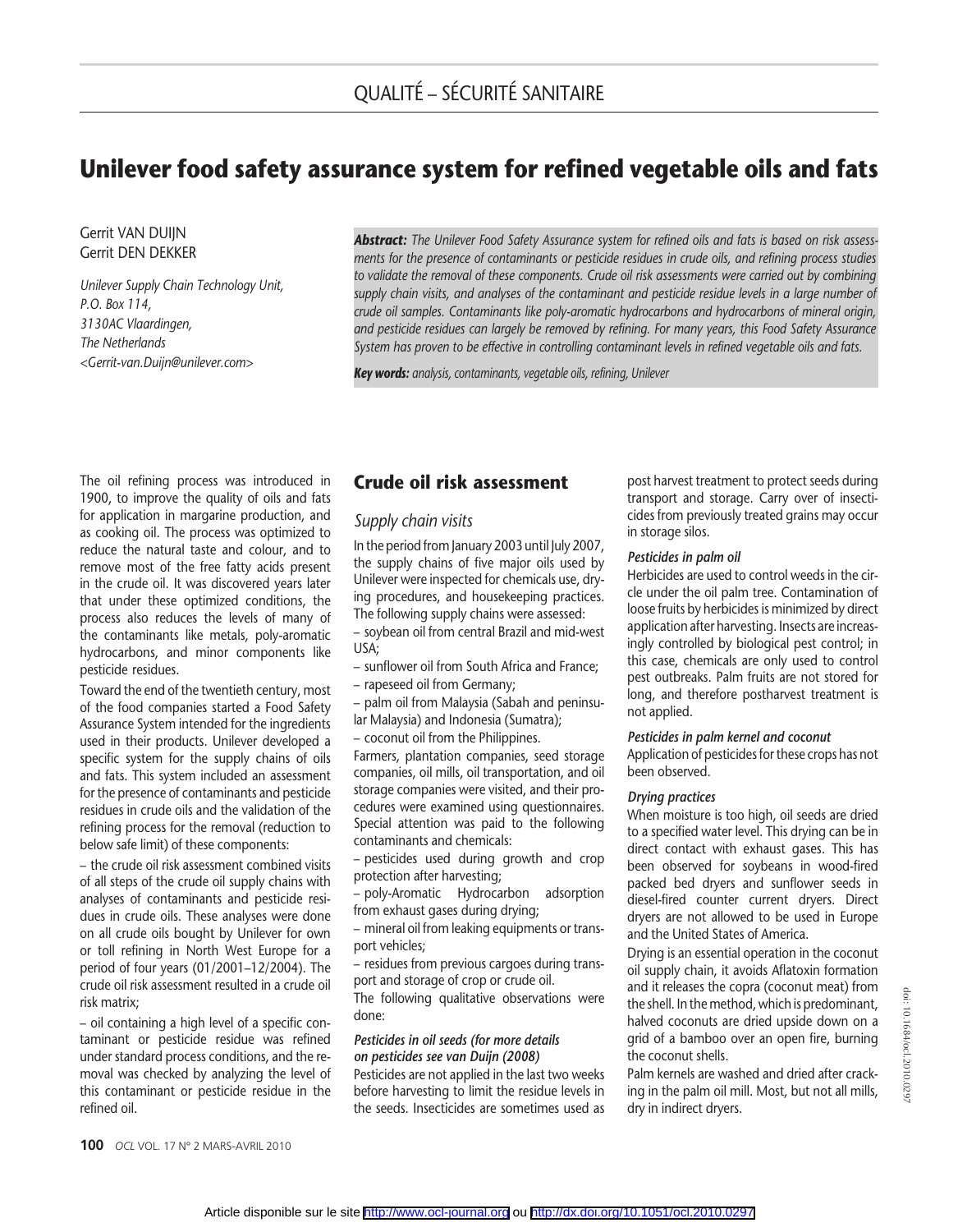#### Mineral oil leakages

Small, but visible mineral oil leakages have been observed in palm oil mills and at oil seed reception areas. More and more oil mills use food-grade lubricants and hydraulic oils when there is an unavoidable contamination risk.

### Residues from previous cargoes:

Measures were in place in all the visited locations to avoid contamination with previous cargoes. Crop transport from farm or plantation to oil mill was carried out in clean and inspected conveyances. Crude oils were transported from the mill to the port or customer in dedicated and sealed trucks (sealing of empty return trips would further improve security), tank parks were all foodstuff dedicated and overseas transport was according to the previous cargo regulations of the European Union (EU) or Federation of Oils, Seeds and Fats Associations (FOSFA).

### Crude oil analyses

The crude oils bought by Unilever for own or toll refining in North West Europe in the period from January 2001 until December 2004 were analyzed for pesticides, poly-aromatic hydrocarbons (Benz(a)Pyrene) and hydrocarbons (C10–C24). In total, 1595 samples were analyzed, which included crude rapeseed oil (566 samples), crude sunflower oil (154 samples), water-degummed soybean oil (157 samples), crude palm oil (318 samples) crude palm kernel oil (236 samples), and crude coconut oil (164 samples). The samples were taken by an independent superintendent from different levels in the ship tanks and were analyzed in an independent laboratory (Laboratory Dr. A Verweij, Coolhaven 32, 3024 AC Rotterdam, The Netherlands). The results were as follows:

### Pesticides

All samples were analyzed for 24 organochlorine pesticides, 28 organophosphorus pesticides, 9 nitrogen-based pesticides and 4 pyrethroids. The palm oil samples were also analyzed for 14 pesticides frequently used by palm plantations as reported during the supply chain visits. Only a limited selection of mainly organophosphorus insecticides was detectable in crude seed oils (soybean, sunflower and rapeseed oil). Figure 1 gives an overview of the maximum pesticide levels found in rapeseed, sunflower and soybean oil.

No pesticide residues were detected in crude palm oil, palm kernel oil, and coconut oil.

#### Poly-Aromatic Hydrocarbons

All crude oil samples were analyzed for Benz(a) Pyrene (BaP) levels. The BaP is generally used as a marker for the presence of Poly-Aromatic Hydrocarbons in crude and refined oils. The EC regulation 1881/2006 (EC, 2006) limits the BaP level in oils and fats intended for direct human consumption or as ingredient in foods at max. 2 ppb.

For the analyses, a sample with a BaP level above 1 ppb was considered to be contaminated. The fraction of contaminated samples was very high for crude coconut oil (79%), high for crude sunflower oil (12%) and below 10% for crude rapeseed oil (9%), water degummed soybean oil (7%), and crude palm kernel oil (6%). None of the palm oil samples had a BaP level above 1 ppb. Figure 2 gives an



Figure 1. Results of pesticide residue analyses in crude seed oils. This graph shows the detection limit and the maximum observed levels for water-degummed soybean oil, crude rapeseed oil and crude sunflower oil.



Figure 2. Results of BaP (Benz(a)Pyrene) analyses in crude oils. This graph shows the average of the samples containing more than 1 ppb BaP and the maximum observed levels.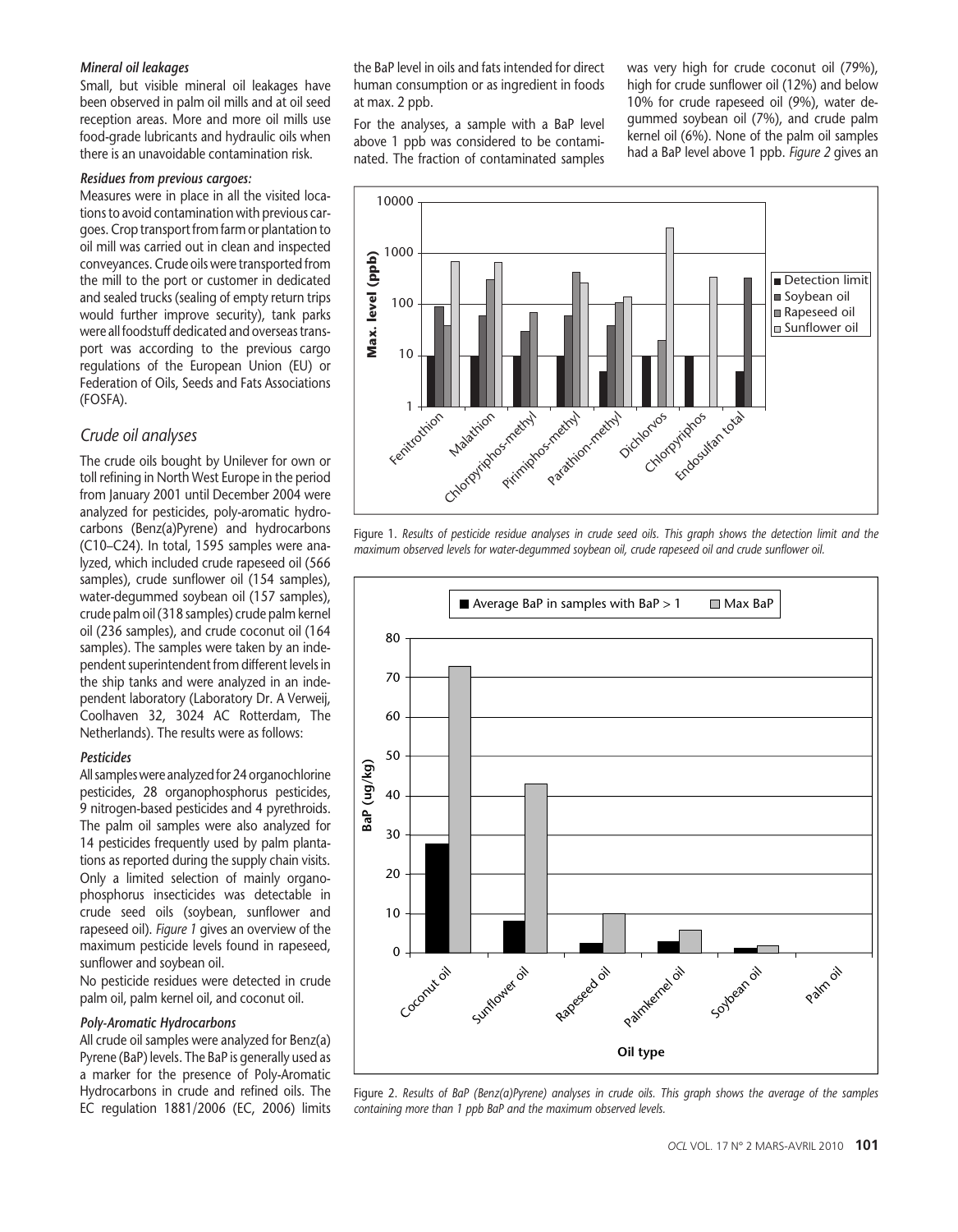overview of the average and maximum BaP levels found in the crude oil samples with a BaP level higher than 1 ppb. This shows that all oils except palm oil may occasionally have a BaP level before refining, which is higher than the EU limit of 2 ppb.

### Hydrocarbons

Hydrocarbons in Mineral oil can be roughly divided in four fractions, depending on the carbon numbers:

– gasoline (C5–C10), purified hexane (C6) is used as a solvent in oil extraction and the residue level in crude oils is restricted in the contracts by the flashpoint  $(< 121 \degree C)$ ;

- kerosene and diesel (C10–C24);
- $-$  fuel and lubricant oil ( $>$  C16);
- $-$  asphalt ( $>$  C35).

All tested crude oils were analyzed for kerosene and diesel contamination (C10–C24), since these components were observed to be at a high level in crude palm oil in 1999. Detectable levels of these hydrocarbons were only found in crude palm oil. Figure 3 shows the average and maximum observed levels of hydrocarbons in the range C10–C24 for the years 2001 until 2004. Palm oil also contains natural hydrocarbons in the range of C10–C25; it is not clear so far as to the level of natural hydrocarbons. In 2007, the tri-partnership project of the Malaysian, Indonesian, and Dutch government agreed a maximum level of 25 ppm for C10– C24 hydrocarbons in crude palm oil.

#### Other contaminants

The levels of other contaminants like dioxins, PCB's and heavy metals (lead) were monitored in some crude oil and refined oil samples. The levels in none of these samples were above the limits set in EC regulation 1881/2006.

### Crude oil risk matrix

The risk assessment for the presence of a specific contaminant or pesticide residue in crude oil is a combination of the observations made during the supply chain visits and the results of the crude oil analyses. The identified risks are used to establish a crude oil risk matrix. This matrix shows the risk classification (high, medium, low) for presence of a contaminant or pesticide residue in a crude oil, in case the origin of the crude oil is unknown (table 1). The justification of this classification is:

### Pesticides

In total, eight different organophosphorus insecticides were found at detectable levels in seed oils. Crude sunflower oil had the highest maximum observed levels (6 insecticides above 100 ppb of which 1 was higher than 1000 ppb), crude rapeseed followed (3 insecticides above 100 ppb), while for soybean oil,



Figure 3. Results of hydrocarbon analyses in crude palm oil. Analyzed were hydrocarbons in the carbon range C10*–*C24. The graph shows per year the average for all samples and the maximum observed level.

Table 1. The crude oil risk matrix. This matrix shows the risk that a specific contaminant or pesticide residue is present in a crude oil of unknown origin.

|                 | <b>Pesticides</b> | <b>PAH</b>    | <b>Mineral oil in edible</b><br>oil imported in EU | <b>Dioxins and</b><br>PCB's | <b>Heavy metals</b><br>(lead) |
|-----------------|-------------------|---------------|----------------------------------------------------|-----------------------------|-------------------------------|
| <b>LIMIT</b>    | <b>MRL</b>        | $BaP < 2$ ppb | Fediol CoP                                         | EC/1881/2006                | EC/1881/2006                  |
| Soybean oil     | Medium            | Medium        | Low                                                | Low                         | Low                           |
| Sunflower oil   | High              | High          | High                                               | Low                         | Low                           |
| Rapeseed oil    | Medium            | Medium        | Low                                                | Low                         | Low                           |
| Palm oil        | Low               | Low           | High                                               | Low                         | Low                           |
| Palm kernel oil | Low               | Medium        | Medium                                             | Low                         | Low                           |
| Coconut oil     | Low               | Very high     | Medium                                             | Low                         | Low                           |

only the maximum observed level for Endosulfan was above 100 ppb. Pesticides were not found in the tropical oils (palm, palm kernel, and coconut oil).

### Benz(a)Pyrene

The occurrence and maximum level of BaP in coconut oil were very high: occurrence 79%, maximum level 73 ppb. Sunflower oil had a lower maximum level (43 ppb) and occurrence (12%). The maximum levels for rapeseed, palm kernel, and soybean oil were between 2 (EC-regulated level) and 10 ppb while the occurrence was below 10%. No detectable level of BaP in palm oil has been observed.

### Hydrocarbons of mineral oil origin

Incidents with high levels of hydrocarbons in edible oils have occurred for palm oil (diesel contamination) and sunflower oil (grease oil contamination in 2008). In both the cases, the origins of contamination were never published. The customer cannot be sure if the causes for contamination have been eliminated, therefore the risk of classification remains high. Palm kernel and coconut oil may originate from the same regions as the contaminated palm oil, and are therefore considered as medium risk products.

### Other contaminants

Risks here are classified as low, since; so far, all detected levels are below the EC-regulated limits.

### Risk matrix based analyses

The risk matrix can be used to determine the frequency of the contaminant or pesticide resi